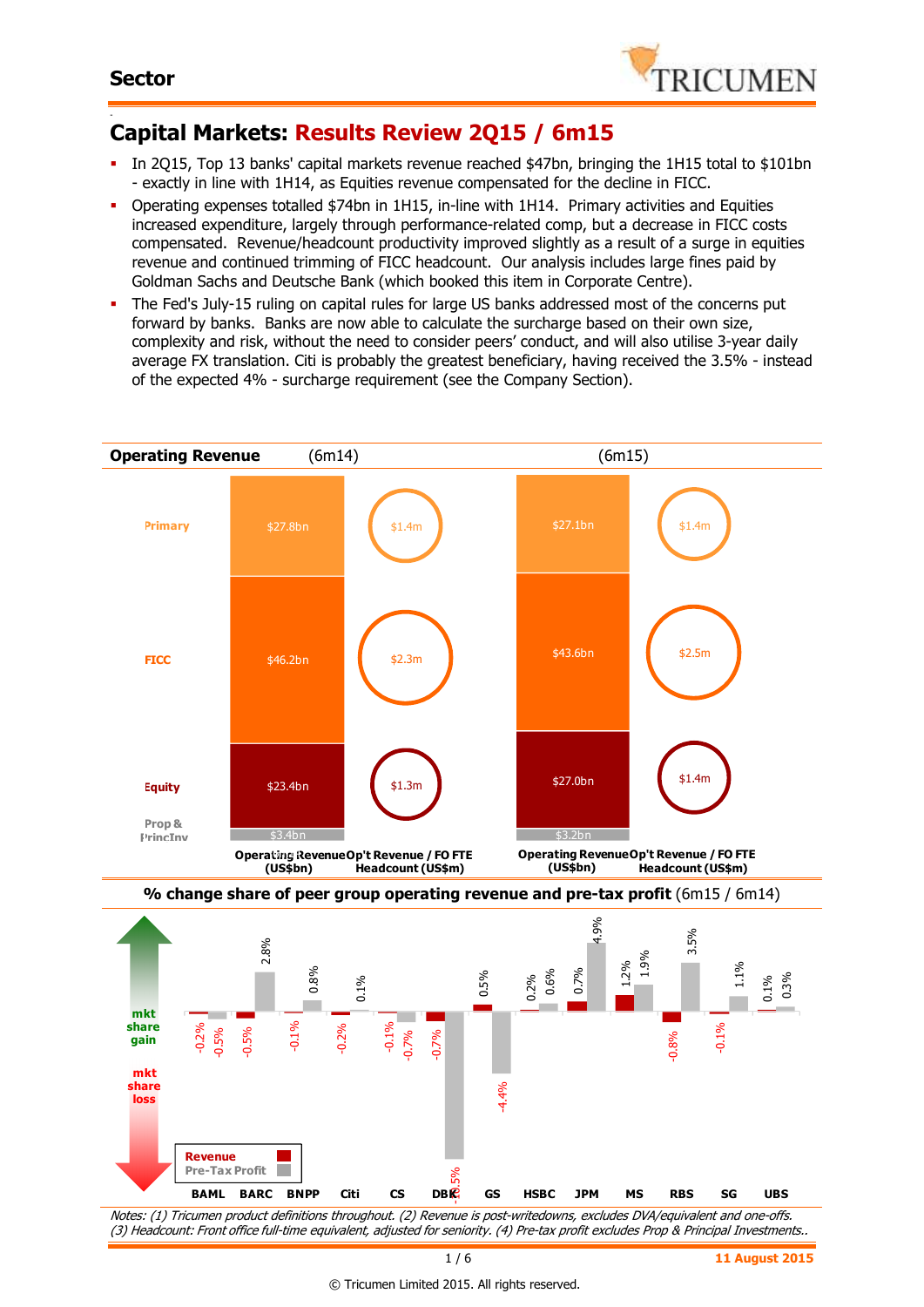

# **Primary issuance & Advisory**

- DCM bonds had a difficult 2Q15. Regionally, in 1H15, fees grew only in Americas and even there, the volume of issuance (much of which is destined to finance the US companies' growing appetite for M&A) advanced faster than fees. HY issuance in APAC continues to grow strongly.
- In securitisation, RMBS and CMBS markets were subdued, tailing off towards the end of 2Q15. In Europe, the widening of ABS - especially in the periphery - suggests that investors do not believe that the ECB can revive the market. US issuers, though, continue to produce innovative instruments: June saw a \$400m ABS issue backed by loans for the purchase of washing machines; some estimate new issues of 'esoteric ABS' will reach \$25bn, the highest since 2008.
- In 2015, ECM fees for the leading players declined vs 2014; EMEA and Japan 1H15 fees fell the most; Americas was flat-ish and APAC ex-Japan grew strongly. Banks' hiring in the private placements is accelerating (see the Company Section).
- Low interest rates and growing business confidence pushed M&A/Advisory volume to near-2Q07 record. Americas and APAC ex-Japan outperformed; 1H15 fees jumped c.20% in both regions.



Notes: (1) Tricumen product definitions throughout. (2) Revenue is post-writedowns, excludes DVA/equivalent and one-offs. (3) Headcount: Front office full-time equivalent, adjusted for seniority. (4) Pre-tax profit excludes Prop & Principal Investments.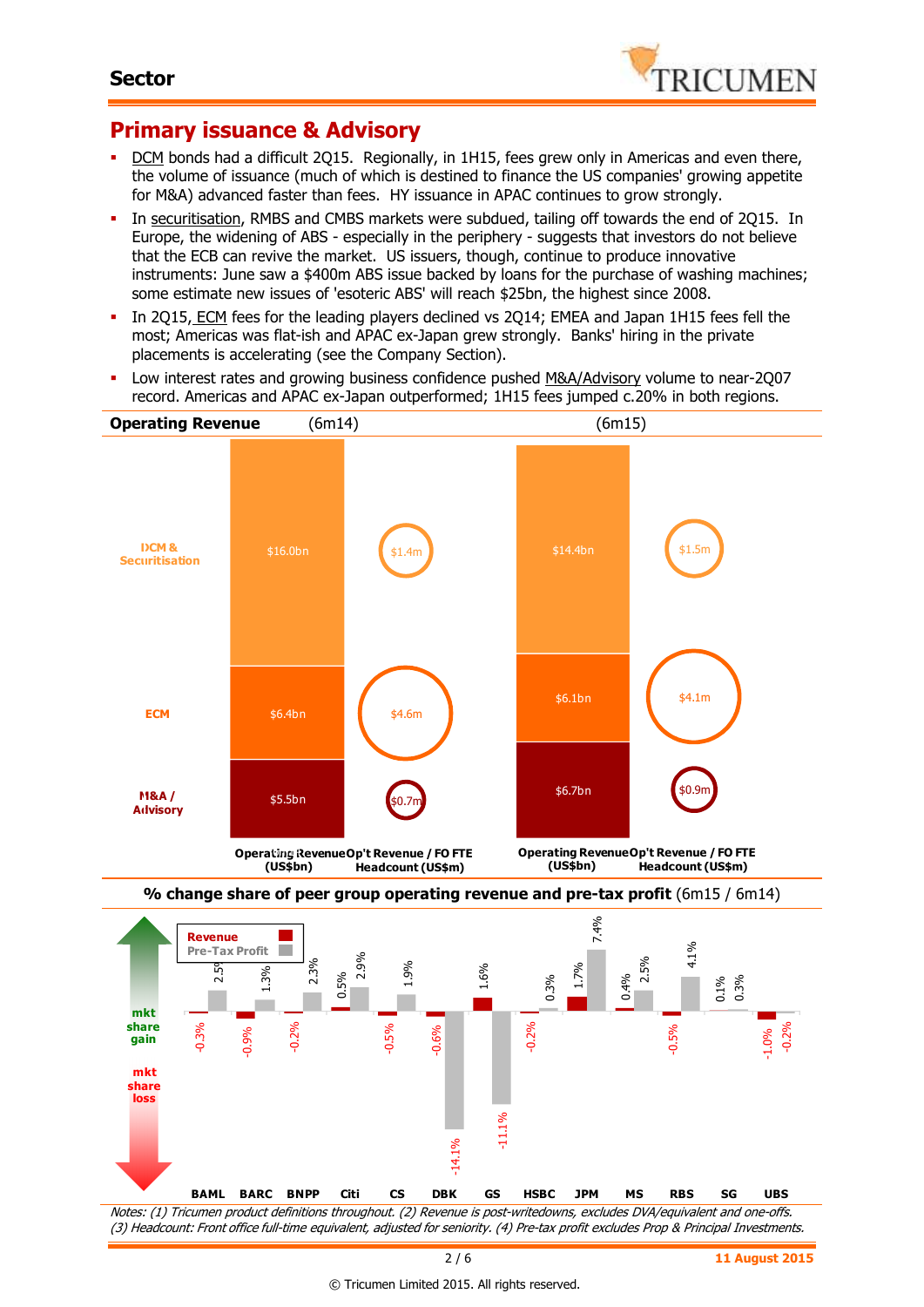### **Sector**



## **FICC**

- The spot FX market advanced, but only in steady currency pairs (e.g. USD/EUR). In emerging markets, Brazil and Mexico fell.
- The US rates flow markets held steady in all areas except T-bills. In Europe, the short end remains depressed due to the actions of the ECB. European govies trading declined vs 2Q14, but this was more than offset by a growth in swap trading. International and eurozone regulators are looking at zero risk-weights for government bonds; we expect any change to be gradual.
- Credit trading was strong in the US, both in HG and HY. The European markets continued to grow; investors seem relaxed about the possibility of contagion from Greece. In the US, the arrival of Volcker rule - which limits banks' holdings of certain types of these securities - in July spurred sales of CLOs issued after Jan-14. In emerging markets, credit trading fell in LatAm and CEEMEA, but APAC more than compensated.
- In commodities, the flow energy markets were largely flat across the globe. Metals trading declined, however, especially in APAC and EMEA. The 3Q15 had a weak start.







Notes: (1) Tricumen product definitions throughout. (2) Revenue is post-writedowns, excludes DVA/equivalent and one-offs. (3) Headcount: Front office full-time equivalent, adjusted for seniority. (4) Pre-tax profit excludes Prop & Principal Investments.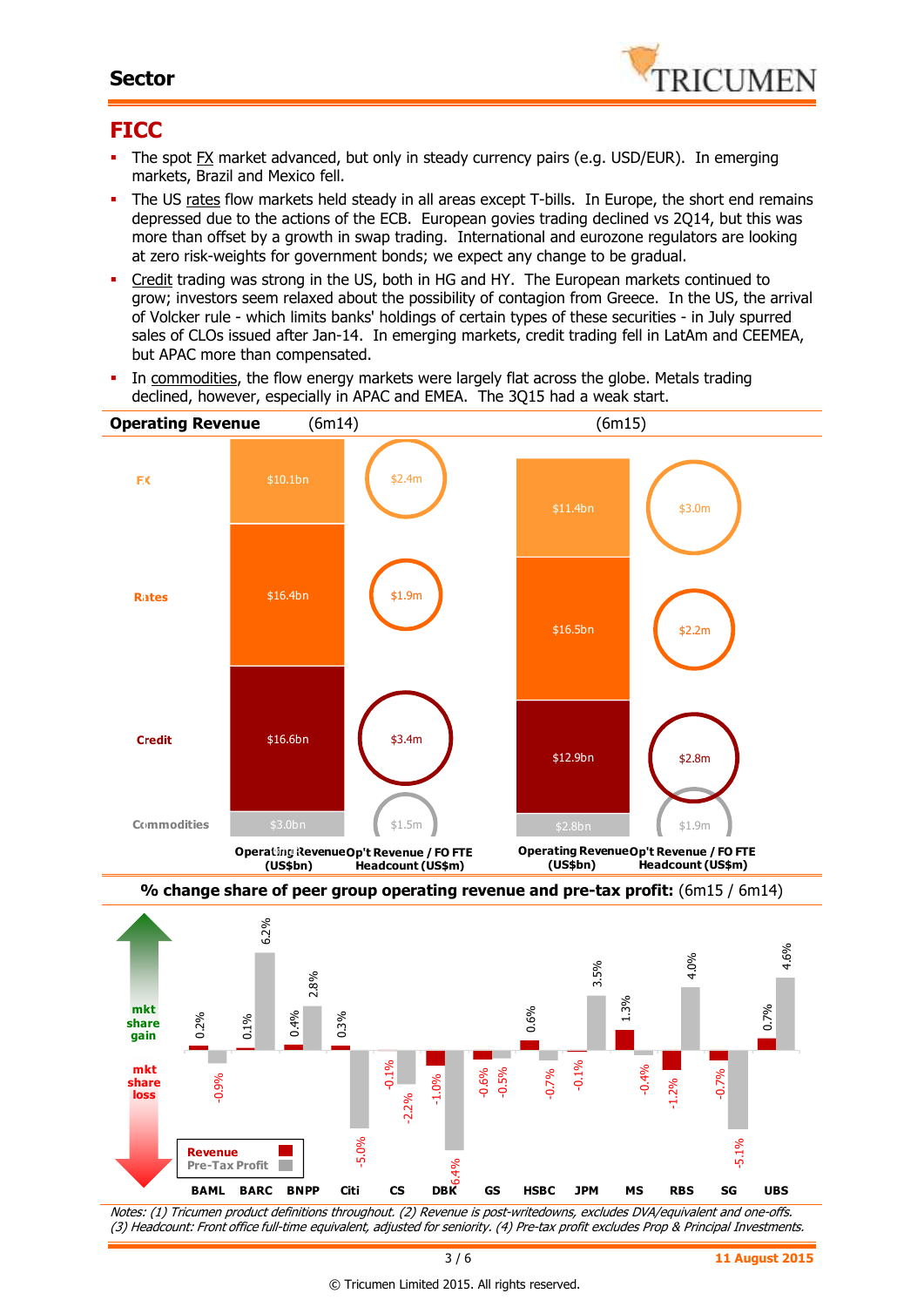### **Sector**



# **Equities**

- In cash equities, revenues in Europe outperformed North America across both high touch and electronic markets. In Europe, regulators are considering capping the amount of trading of a company's stock that can be done in off-exchange dark pools. Due to various delays, details are yet to be announced - probably in September - but rumoured 'double cap' limits could, as they stand, ban trading in hundreds of European large-cap stocks. Market participants are already exploring alternatives, including the use of 'large-in-scale-waivers'.
- Equity derivatives did very well across the globe, with strong growth in both flow and structured products, and especially in APAC, where banks' earnings boomed.
- In prime services, US securities lending is now c.50% ahead of 2Q14, reflecting the growing confidence in the alternatives space and outpacing the growth in hedge funds' assets under management.





Notes: (1) Tricumen product definitions throughout. (2) Revenue is post-writedowns, excludes DVA/equivalent and one-offs. (3) Headcount: Front office full-time equivalent, adjusted for seniority. (4) Pre-tax profit excludes Prop & Principal Investments.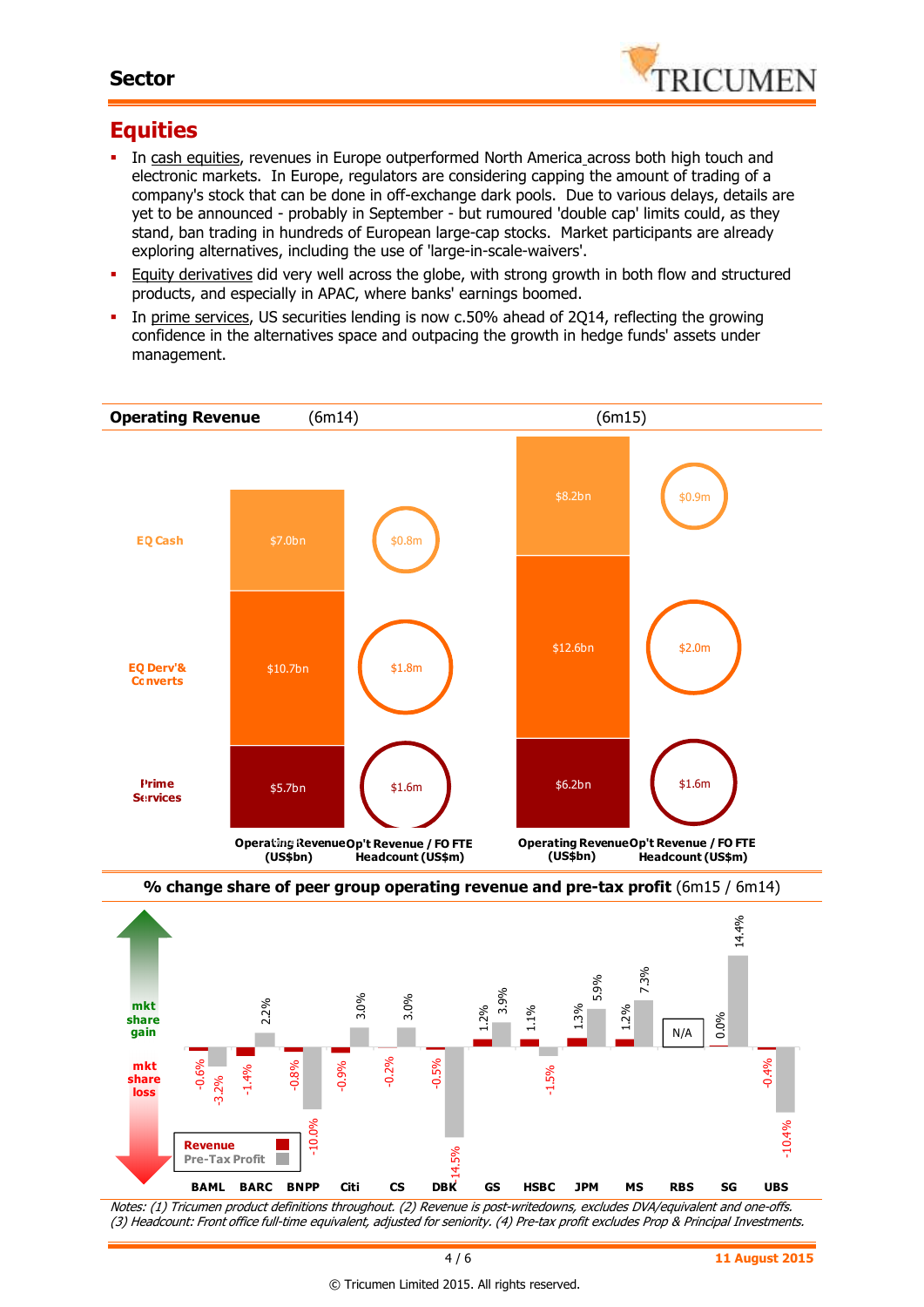# **Revenue dynamics**

|                               | BAML | <b>BARC</b> | <b>BNPP</b> | Citi | <b>CS</b>     | <b>DBK</b> | GS | <b>HSBC</b>   | <b>JPM</b> | <b>MS</b> | <b>RBS</b> | SG  | <b>UBS</b> | Top 25% | Bottom 25% |
|-------------------------------|------|-------------|-------------|------|---------------|------------|----|---------------|------------|-----------|------------|-----|------------|---------|------------|
| <b>Capital Markets: Total</b> | ⊕    | ⊕           | ⇨           | ⇩    | ⇨             | ⇩          | ⇧  | ⇨             | ⇧          | ⇧         | ⇩          | ⊕   | ⇨          | $+3%$   | $-3%$      |
| Primary                       | ⇨    | ⊕           | ⇩           | ⇧    | $\Rightarrow$ | ⇩          | ⇧  | ⇩             | ⇧          | ⇨         | ⇩          | ⇨   | ⊕          | $+3%$   | $-12%$     |
| <b>DCM Bonds</b>              | ✿    | ⇨           | ⇨           | ⇧    | ⊕             | ⊕          | ⊕  | ⊕             | 合          | ⇨         | ⇩          | ⇨   | ⊕          | $+4%$   | $-19%$     |
| DCM Loans                     | л    | ⇑           | ⊕           | ⇨    | ⊕             | ⇨          | ⊕  | 合             | ⇨          | ⇩         | ⊕          | ⇧   | ⇨          | $-10%$  | $-27%$     |
| Securitisation                | ⇩    | ⊕           | ⇩           | ⇨    | ⇧             | ⇩          | ⇨  | ⇧             | ⇧          | ⊕         | ×<br>N/M   | ⇨   | ⊕          | $-6%$   | $-21%$     |
| <b>ECM</b>                    | ⇨    | ⊕           | ⇩           | ⇩    | ⊕             | ⇩          | ⇧  | ⇩             | ⇧          | ⇨         | N/M        | ⇨   | ⇮          | $+1%$   | $-20%$     |
| M&A / Advisory                | ⇨    | ⊕           | ⇩           | ⇑    | ⊕             | ⇩          | ⇧  | ⊕             | 合          | ⇨         | N/M        | ⇨   | ⊕          | $+28%$  | $-2%$      |
| Secondary                     | ⇩    | ⇩           | ⇨           | ⊕    | ⇨             | ⊕          | ⇨  | ⇧             | ⇨          | ⇧         | ⊕          | ⊕   | ⇧          | $+4%$   | $-4%$      |
| <b>FX</b>                     | ⇑    | ⊕           | ⇨           | ⊕    | ⊕             | ⊕          | ⇧  | $\Rightarrow$ | ⇨          | ⇨         | ⇩          | ⊕   | ↑          | $+28%$  | $-5%$      |
| Rates                         | ⇨    | ⇑           | ⊕           | ⇨    | ⇧             | ⇩          | ⇨  | ⊕             | ⇩          | ⇧         | ⇩          | ⊕   | ⇨          | $+5%$   | $-8%$      |
| Credit                        | ⇩    | ⊕           | ⇨           | ⇧    | ⊕             | ⇨          | ⊕  | ⇨             | ⇩          | ⇨         | N/M        | ⊕   | ✿          | $-10%$  | $-31%$     |
| Commodities                   | ⊕    | ⊕           | ⇧           | ⇨    | ⇧             | ⇩          | ⊕  | ⇨             | ⇩          | ⇑         | N/M        | ⊕   | ⇨          | $-0%$   | $-13%$     |
| EQ Cash                       | ⇩    | ⇩           | ⇩           | ⊕    | ⇨             | ⇩          | ⇧  | ⇨             | ⇧          | ⇑         | N/M        | ⇨   | ⊕          | $+24%$  | $+3%$      |
| EQ Derv & Converts            | ⊕    | ⊕           | ⇩           | ⊕    | ⊕             | ⇨          | ⇨  | ⇧             | ⇮          | ⇑         | N/M        | ⇨   | ⇧          | $+29%$  | $+3%$      |
| <b>Prime Services</b>         | ⊕    | ⊕           | ⇩           | ⊕    | ⇧             | ⇩          | ⇧  | ⇨             | ⇩          | ⇨         | N/M        | ⇨   | ✿          | $+9%$   | $+3%$      |
| Prop Trading                  | N/M  | ⊕           | ⇨           | ⊕    | ⇑             | N/M        | ⇨  | ⇧             | ⇩          | N/M       | N/M        | ⇩   | N/M        | $-3%$   | $-26%$     |
| <b>Principal Investments</b>  | N/M  | N/M         | N/M         | N/M  | ⊕             | N/M        | ⇧  | ⇩             | N/M        | ⇨         | N/M        | N/M | N/M        | $-17%$  | $-61%$     |

#### **6m15 / 6m14** (Operating revenue, % change, US\$, Global Level 1)

### 2Q15 / 2Q14 (Operating revenue, % change, US\$, Global Level 1)

|                               | <b>BAML</b> | <b>BARC</b> | <b>BNPP</b> | Citi | <b>CS</b>     | <b>DBK</b> | GS | <b>HSBC</b> | <b>JPM</b> | <b>MS</b> | <b>RBS</b> | SG                 | <b>UBS</b>    | <b>Top 25%</b> | Bottom 25% |
|-------------------------------|-------------|-------------|-------------|------|---------------|------------|----|-------------|------------|-----------|------------|--------------------|---------------|----------------|------------|
| <b>Capital Markets: Total</b> | ⇨           | ⊕           | ⇩           | ⇨    | ⇧             | ⊕          | ⊕  | ⇧           | ⇨          | ⇧         | ⇩          | ⇨                  | ⊕             | $-1%$          | $-6%$      |
| Primary                       | ⇨           | ⇩           | ⇩           | ⇨    | ⇨             | ⇩          | ⇑  | ⇩           | ⇧          | ⇨         | ⇩          | ⇧                  | ⊕             | $+1%$          | $-16%$     |
| <b>DCM Bonds</b>              | ⇑           | ⇨           | ⇨           | ⇨    | ⇩             | ⇩          | ⇩  | ⇩           | ⇧          | ⇨         | ⇩          | ⇧                  | ⊕             | $-3%$          | $-22%$     |
| DCM Loans                     | ⇩           | ⇧           | ⊕           | ⇨    | ✿             | ⇩          | ⇨  | ⇧           | ⊕          | ⇨         | ⇩          | ⇨                  | ⊕             | $+8%$          | $-14%$     |
| Securitisation                | ⇩           | ⇨           | ⇩           | ⇑    | ⇧             | ⊕          | ⊕  | ⇩           | ⇩          | ⇧         | N/M        | ⇨                  | ⇨             | $+1%$          | $-14%$     |
| <b>ECM</b>                    | ⇩           | ⊕           | ⇨           | ⊕    | ⇩             | ⊕          | ⇑  | ⇩           | ⇨          | ⇧         | N/M        | ⇑                  | ⇨             | $-5%$          | $-24%$     |
| M&A / Advisory                | ⇨           | ⇩           | ⇩           | ⇑    | ⇑             | ⊕          | ⇑  | ⇩           | ⇨          | ⇩         | N/M        | ⇩                  | ⇨             | $+18%$         | $-11%$     |
| Secondary                     | ⇨           | ⊕           | ⊕           | ⇨    | ⇧             | ⊕          | ⊕  | ⇧           | ⇨          | ⇧         | ⊕          | ⊕                  | $\Rightarrow$ | $+4%$          | $-8%$      |
| <b>FX</b>                     | ⇨           | ⇨           | ⇧           | ⇨    | $\Rightarrow$ | ⇩          | ⊕  | ⇑           | ⇩          | ⇧         | ⊕          | ⇩                  | ⊕             | $+5%$          | $-12%$     |
| Rates                         | ➡           | ⇨           | ⇩           | ⇨    | N/M           | ⊕          | ⇧  | ⇑           | ⇩          | 合         | ⇩          | ⇩                  | ⊕             | $+5%$          | $-18%$     |
| Credit                        | ⇨           | ⊕           | ⇨           | ⇑    | ⇩             | ⇨          | ⊕  | N/M         | ⇩          | ⇨         | N/M        | ⊕                  | F<br>N/M      | $-18%$         | $-53%$     |
| Commodities                   | ⇨           | ⊕           | ⇧           | ⇑    | ⊕             | ⊕          | ⇩  | ⇨           | ⊕          | ⇨         | N/M        | ⊕                  | ⇑             | $-7%$          | $-43%$     |
| EQ Cash                       | ⇩           | ⇨           | ⇩           | ⊕    | ⇑             | ⇩          | ⇩  | ⇑           | ⇧          | ⇨         | N/M        | ⇨                  | ⊕             | $+41%$         | $+11%$     |
| EQ Derv & Converts            | ⇩           | ⊕           | ⇩           | ⊕    | ⇨             | ⇨          | ⊕  | N/M         | ⇧          | ⇧         | N/M        | ⇧                  | ⇨             | $+26%$         | $-2%$      |
| <b>Prime Services</b>         | ⇩           | ⇨           | ⇩           | ⊕    | ⊕             | ⊕          | ⇑  | ⇨           | ⊕          | ⇨         | N/M        | ⇑                  | ⇑             | $+10%$         | $+4%$      |
| Prop Trading                  | N/M         | ⇩           | ⇩           | ⇨    | ⇑             | N/M        | ⇑  | ⇩           | ⊕          | N/M       | N/M        | ٠<br>$\Rightarrow$ | N/M           | $-0%$          | $-17%$     |
| <b>Principal Investments</b>  | N/M         | N/M         | N/M         | N/M  | ⇩             | N/M        | ⇑  | ⇨           | N/M        | ⊕         | N/M        | N/M                | N/M           | $-38%$         | $-67%$     |

Source: Tricumen. Notes: (1) Tricumen product definitions throughout. (2) Arrows show % change in revenue vs peers. Up- /down-arrows: top-/bottom-quartile. (3) Revenue is post-writedowns, excludes DVA/equivalent and one-offs, as described in the Company Section.